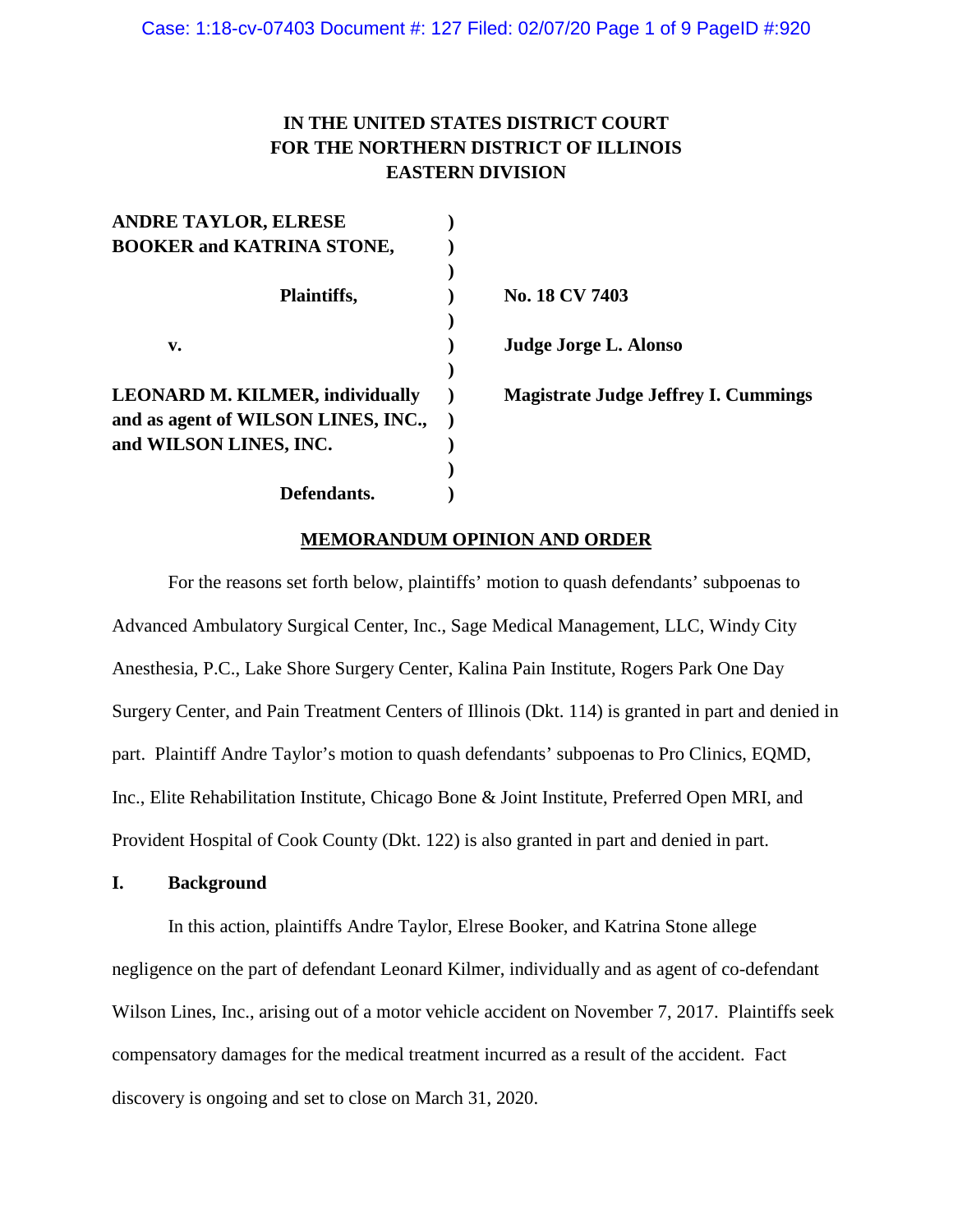### Case: 1:18-cv-07403 Document #: 127 Filed: 02/07/20 Page 2 of 9 PageID #:921

Throughout discovery, plaintiffs produced bills and medical records from over a dozen medical providers. Defendants also issued subpoenas to the providers for medical records and took the depositions of billing administrators for three of the providers. Recently, defendants issued supplemental subpoenas for documents to the following medical providers: (1) Advanced Ambulatory Surgical Center, Inc.; (2) Sage Medical Management, LLC; (3) Windy City Anesthesia, P.C.; (4) Lake Shore Surgery Center; (5) Kalina Pain Institute; (6) Rogers Park One Day Surgery Center; and (7) Pain Treatment Centers of Illinois. In those subpoenas, defendants seek thirteen categories of documents (related to plaintiffs and *all* patients) including, among other things, agreements between Dr. Kalina and any treating facility; data as to how many pain injections each facility provided to litigating patients and non-litigating patients; a list of all facilities used to provide injections; all claims associated with each facility; rates of reimbursement and percentages of reimbursement for litigation related matters; a report of amounts recovered for patients involved in litigation, amounts outstanding, and claims with no recovery; and a fee schedule and any data relied upon by each facility to determine the amount billed for the services provided to plaintiffs. (*See* "Rider A" *-* Dkt 114 at Exs. A-G.) For a number of the requests, defendants also ask the medical providers to "generate" a report for the data requested. (*See* Nos. 4-6, 8-9, & 11-12 in Rider A.) Defendants seek documents from November 1, 2017 through the present.

More recently, defendants issued subpoenas to Pro Clinics, EQMD, Inc., Elite Rehabilitation Institute, Chicago Bone & Joint Institute, Preferred Open MRI, and Provident Hospital of Cook County. (Dkt. 122 at Exs. A-F.) Apart from EQMD, Inc., none of these medical providers treated plaintiff Andre Taylor for alleged injuries he sustained in the November 7, 2017 accident. Instead, these other providers treated Taylor for injuries sustained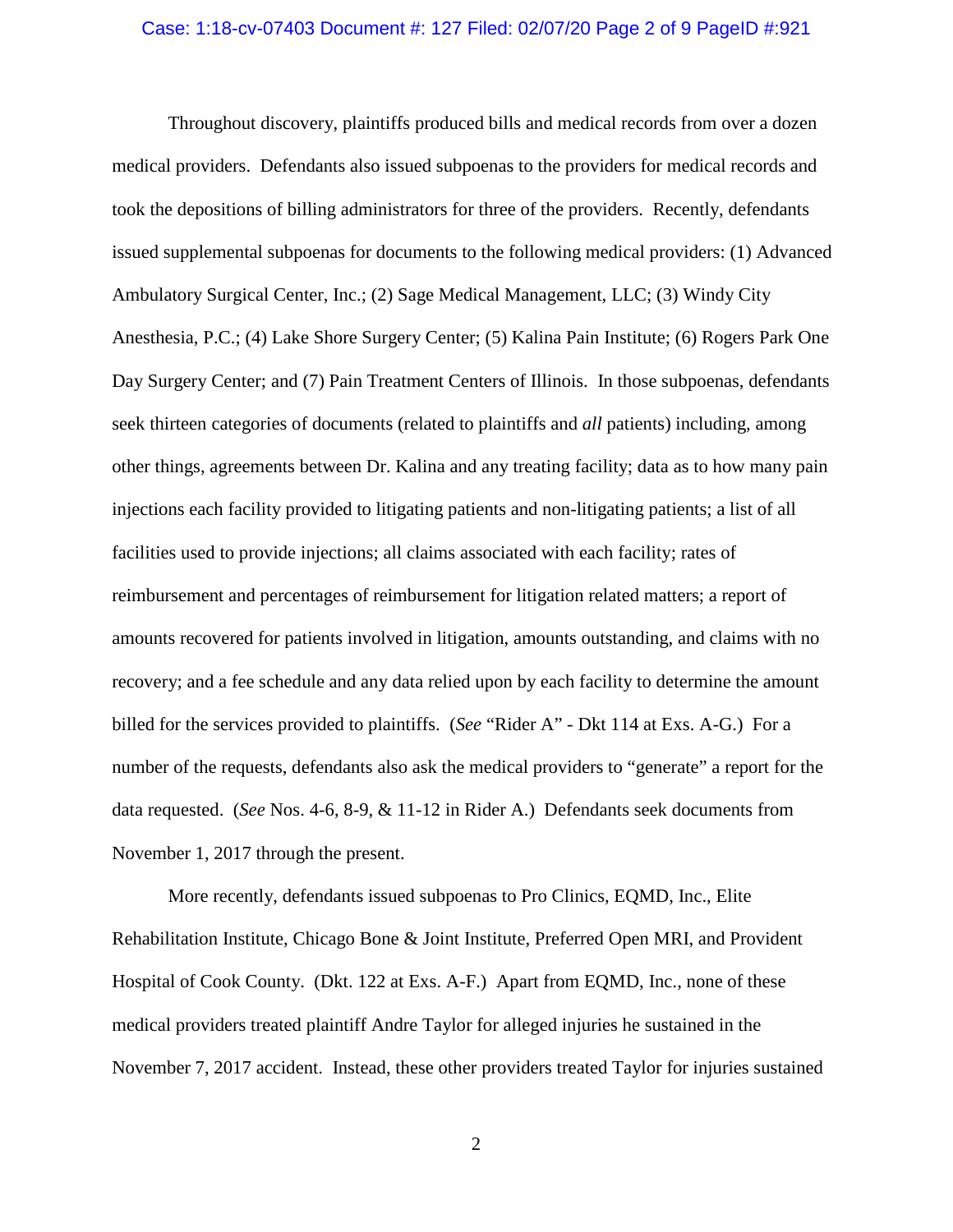### Case: 1:18-cv-07403 Document #: 127 Filed: 02/07/20 Page 3 of 9 PageID #:922

in an accident that occurred more than a year later, on January 6, 2019. Defendants seek medical records, bills, and data pertaining to the rate of reimbursements for the procedures billed to Taylor.

Plaintiffs filed motions to quash both sets of subpoenas pursuant to Rule 45, arguing they are overly broad, unduly burdensome, and seek information that is irrelevant to the claims and defenses in this case. (Dkt. Nos. 114 & 122.) We address each motion in turn below.

#### **II. Standard Under the Federal Rules**

Generally speaking, discovery under Rule 26 is broad; parties may obtain discovery "regarding any nonprivileged matter that is relevant to any party's claim or defense and proportional to the needs of the case." Fed. R. Civ. P. 26; *see also Allstate Ins. Co. v. Electrolux Home Prod., Inc.,* No. 16 CV 4161, 2017 WL 5478297, at \*2 (N.D. Ill. Nov. 15, 2017) ("The scope of material obtainable pursuant to a Rule 45 subpoena is as broad as what is otherwise permitted under Rule 26.") (quotation omitted). Nevertheless, "[t]he importance of protecting parties and non-parties from undue burden is found in various provisions of the Federal Rules of Civil Procedure." *Uppal v. Rosalind Franklin Univ. of Med. & Sci*., 124 F. Supp. 3d 811, 813 (N.D. Ill. 2015). For example, under Rule 26(c), courts may limit discovery to protect a party or non-party from, *inter alia*, undue burden or expense. Fed. R. Civ. P. 26(c)(1). Additionally, under Rule 45(d), the court *"must* quash or modify a subpoena" that "subjects a person to undue burden." Fed. R. Civ. P. 45(d)(3)(A)(iv) (emphasis added); *see also Elliot v. Mission Trust Services, LLC,* No. 14 CV 9625, 2015 WL 1567901, 3 (N.D. Ill. 2015) ("The desideratum of Fed. R. Civ. P.  $45[(d)]$  is the protection of non-parties from undue burdens.").

When determining whether a person will be subjected to undue burden, courts consider a number of factors, "including the person's status as a non-party, the relevance of the discovery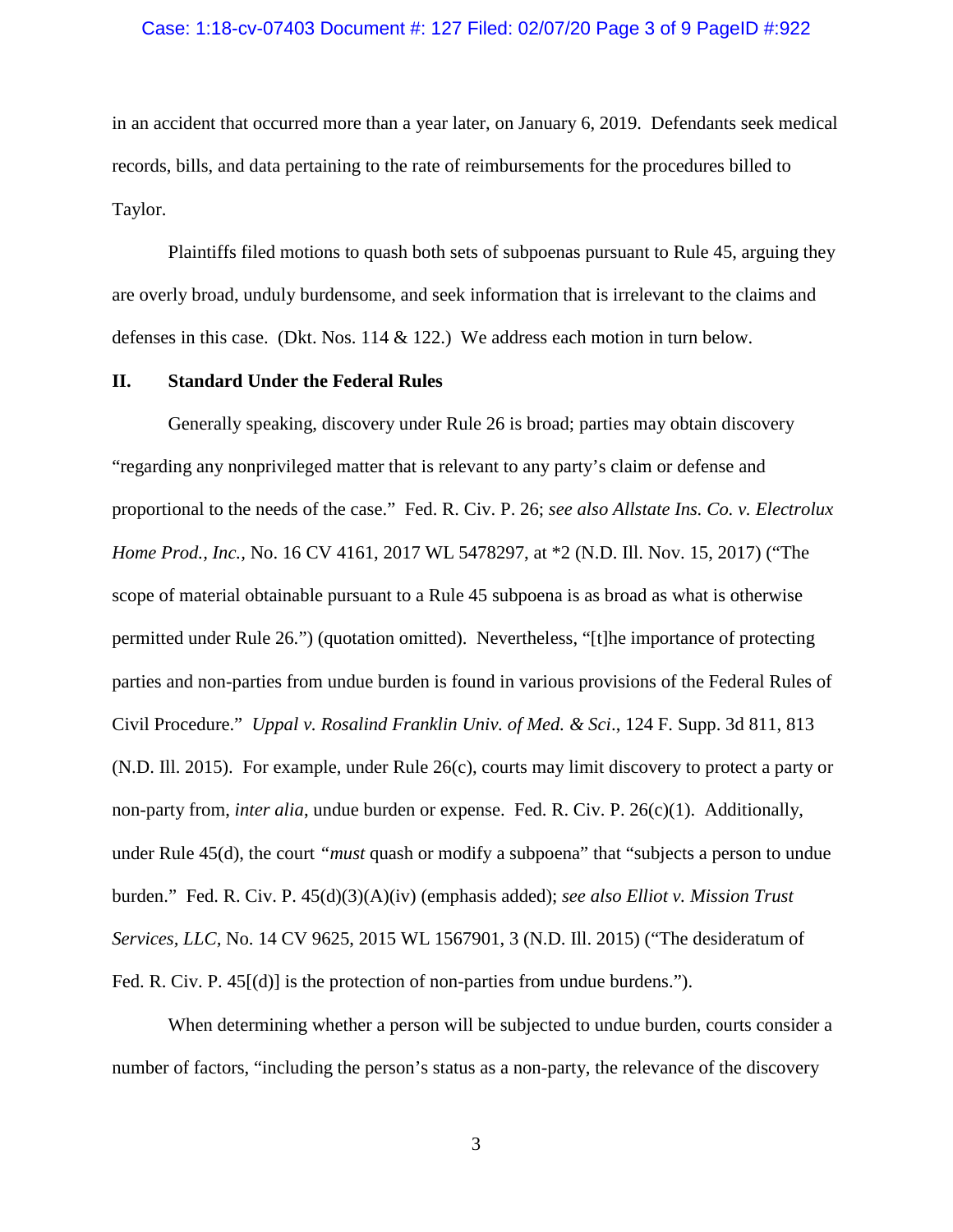### Case: 1:18-cv-07403 Document #: 127 Filed: 02/07/20 Page 4 of 9 PageID #:923

sought, the subpoenaing party's need for the discovery, and the breadth of the request." *Uppal*, 124 F. Supp. 3d at 813. "Concern for the unwanted burden thrust upon non-parties is a factor entitled to *special weight* in evaluating the balance of competing needs." *Id*. (emphasis in original). "Ultimately, the decision whether to quash or modify a subpoena is within the discretion of the district court." *Allstate*, 2017 WL 5478297, at \*2 (citations omitted).

### **III. Analysis**

### **A. Plaintiffs' Motion to Quash Subpoenas to Medical Providers from the November 2017 Accident (Dkt. 114) is Granted in Part.**

Plaintiffs have moved to quash the supplemental subpoenas to the treating medical providers following the 2017 accident because they are overly broad, unduly burdensome, and seek information irrelevant to the case.<sup>[1](#page-3-0)</sup> Plaintiffs argue that information regarding the providers' general treatment and billing practices (*e.g*., number of injections, amounts billed to litigants vs. non-litigants, total amounts recovered in litigation, etc.) is irrelevant to the issues in this case. In plaintiffs' view, defendants will use this type of information to elicit improper inferences that the general business practices of these providers diminishes the validity of plaintiffs' claims. Defendants respond that the subpoena requests seek information relevant to rebut the reasonableness of plaintiffs' claimed expenses. According to defendants, they are entitled to discover information revealing the treatment frequencies, billing structure, and litigation recovery amounts of these facilities. For a number of reasons, the Court disagrees.

First, plaintiffs' motion to quash is granted to the extent the subpoenas relate to former plaintiff Shanika Taylor. The District Court recently dismissed Ms. Taylor for want of prosecution following her repeated failure to appear. (Dkt. 111.) As such, any information

<span id="page-3-0"></span><sup>&</sup>lt;sup>1</sup> Counsel for Dr. Kalina appeared at the hearing and joined in plaintiffs' motion to quash.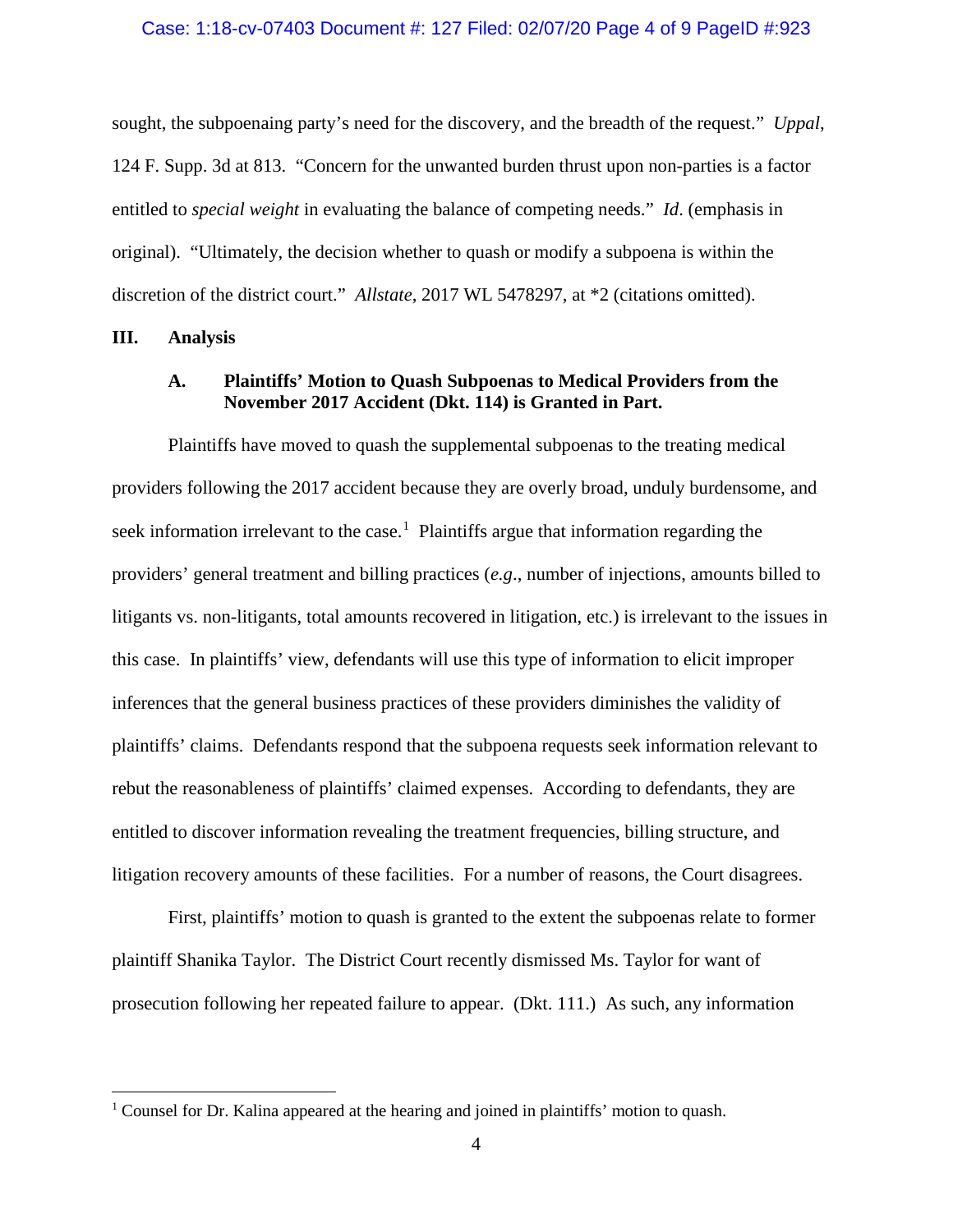### Case: 1:18-cv-07403 Document #: 127 Filed: 02/07/20 Page 5 of 9 PageID #:924

related to amounts billed for services provided to Ms. Taylor is irrelevant – as defendants admitted at the February 4, 2020 hearing – and need not be produced.

Second, defendants' requests requiring the non-party subpoena respondents to "generate reports," or otherwise produce documents not already in their possession, create an undue burden and are improper. (*See e.g.,* Nos. 4-6, 8-9, & 11-12 in Rider A.) Although a subpoena under Rule 45 may require a non-party to produce "documents, electronically stored information, or tangible things in that person's possession, custody, or control," Fed. R. Civ. P.  $45(a)(1)(A)$ , Rule 45 "does not contemplate that a non-party will be forced to create documents that do not exist." *Insituform Techs., Inc. v. Cat Contracting, Inc.*, 168 F.R.D. 630, 633 (N.D. Ill. 1996) (quashing subpoena that would require non-party to create documents to comply); *see also Crawford v. Biolife Plasma Servs. LP*, No. 10 CV 24, 2011 WL 2183874, at \*4 (N.D. Ind. June 3, 2011) ("The power to subpoena documents from non-parties during discovery is limited to records that already exist and are within the nonparty's possession."); *In re Claims for Vaccine Injuries Resulting in Autism Spectrum Disorder*, 2007 WL 1983780, at \*15 (Fed. Cl. May 25, 2007) (collecting cases and noting that courts have often denied discovery requests – under Rule 34 and Rule 45 – in which a party or non-party would be required to "create" or "prepare" documents). Defendants have provided no legal authority to the contrary. Consequently, plaintiffs' motion to quash is granted to the extent defendants' subpoenas require the non-party medical providers to generate reports or otherwise create documents that do not exist.

Lastly, and most importantly, the breadth of information defendants seek regarding the general treatment and billing practices of these non-party medical providers is, for the most part, irrelevant to the claims at issue. To be clear, in this personal injury action, plaintiffs will be "entitled to recover as compensatory damages the reasonable expense of necessary medical care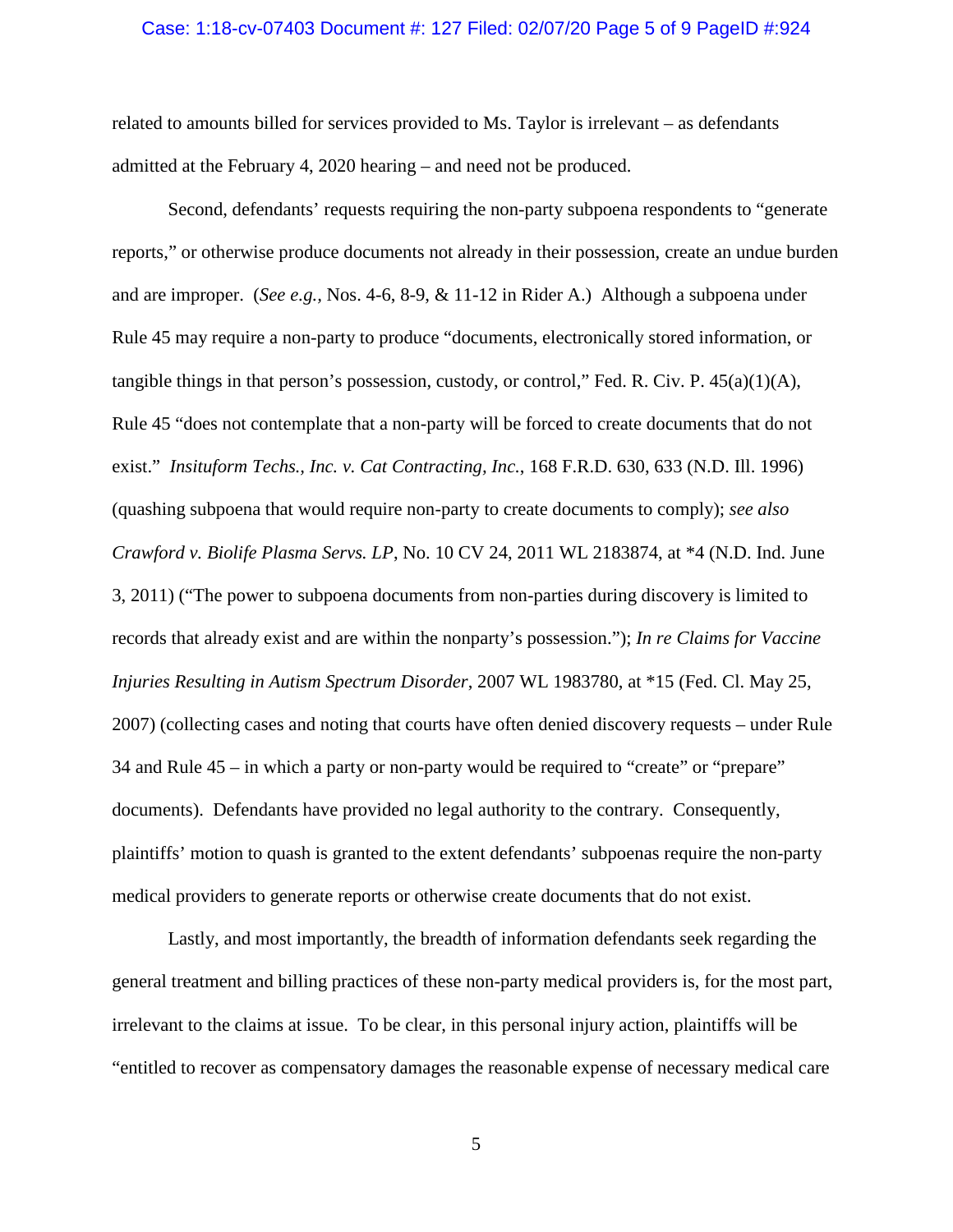### Case: 1:18-cv-07403 Document #: 127 Filed: 02/07/20 Page 6 of 9 PageID #:925

resulting from defendants' negligence, if proved." *Arthur v. Catour*, 833 N.E.2d 847, 853 (Ill. 2005). Where, as here, the medical bills remain unpaid, plaintiffs "can establish reasonableness [of the expenses] by introducing the testimony of a person having knowledge of the services rendered and the usual and customary charges for such services." *Id*. at 853-54. Of course, "defendants are free to cross-examine any witnesses that a plaintiff might call to establish reasonableness, and the defense is also free to call its own witnesses to testify that the billed amounts do not reflect the reasonable value of the services." *Wills v. Foster*, 892 N.E.2d 1018, 1033 (Ill. 2008); *see also Arthur*, 833 N.E.2d at 854. ("The defendant may rebut the *prima facie* reasonableness of a medical expense by presenting proper evidence casting suspicion upon the transaction.").

Here, defendants apparently seek to rebut the reasonableness of the charges for the plaintiffs in this case by showing that these medical providers seek reimbursement solely from personal injury litigation and drive up the prices for billed services to maximize recovery. To do so, defendants issued the instant subpoenas for broad billing information related to the total amounts the providers recover in all litigation matters and any discrepancy between the treatment and charges billed to all litigating patients and all non-litigating patients. As an initial matter, defendants do not dispute that these broad requests will impose a significant burden on the medical providers. As explained above, the burden thrust upon these non-party medical providers by defendants' broad requests is entitled to special weight. *Uppal*, 124 F. Supp. 3d at 813. This in itself is a reason to deny defendants' requests.

Even setting aside the issue of burdensomeness, the Court does not agree with defendants' assertion that this information will be relevant. Defendants cite to a line of cases outside of Illinois for the general proposition that "the price charged for the same services to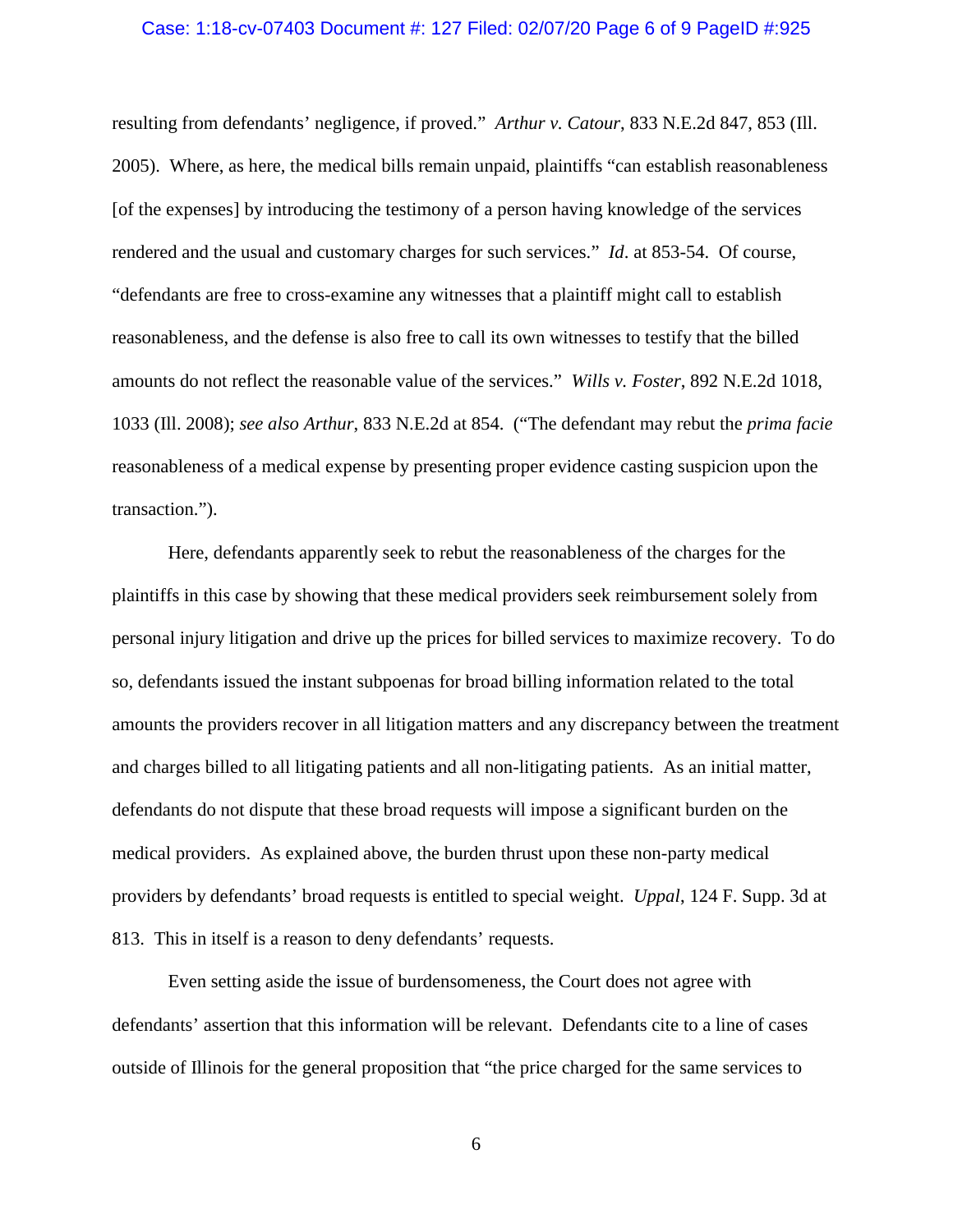### Case: 1:18-cv-07403 Document #: 127 Filed: 02/07/20 Page 7 of 9 PageID #:926

other patients within the same hospital is also relevant to the question of reasonableness." *Colomar v. Mercy Hosp., Inc.*, 461 F. Supp. 2d 1265, 1271 (S.D. Fla. 2006); *see also Parkview Hosp., Inc. v. Frost ex rel. Riggs,* 52 N.E.3d 804, 810 (Ind. Ct. App. 2016) (holding uninsured patient was entitled to discover information about discounted amounts the hospital accepted from patients who had private insurance or were covered by government programs). But, as plaintiffs point out, the cases relied upon by defendants are distinguishable.

For example, unlike here, in almost all of the cases cited by defendants, the medical providers at issue were parties to the action and directly involved in litigating the reasonableness of the medical expenses. *See Parkview Hosp*., 52 N.E.3d 804 (injured patient filed suit against hospital to contest the reasonableness of the hospital's lien under the state lien act); *In re N. Cypress Med. Ctr. Operating Co., Ltd.,* 559 S.W.3d 128, 134 (Tex. 2018), *reh'g denied* (Nov. 16, 2018) (same).

Additionally, none of the cases relied on by defendants support their requests for information related to the providers' "reimbursement" totals (*i.e*., ultimate recovery) from litigation related matters. Instead, those cases permit the discovery of, *inter alia*, the varying billed rates and reimbursement rates between different classifications of patients, *i.e.,* uninsured, privately insured, or government insured. *See e.g.*, *Bowden v. The Med. Ctr., Inc.*, 773 S.E.2d 692, 693 (Ga. 2015) ("[H]ow much the hospital charged other patients, insured or uninsured, for the same type of care during the same time period is relevant for discovery purposes."). Defendants' attempt to analogize a medical provider's ultimate recovery from personal injury litigation to varying billing and reimbursement rates for services in the same facility is misplaced. This is particularly so here because, in some instances, Illinois courts have declared that "[r]eimbursement rates are not relevant to show whether a medical charge is reasonable."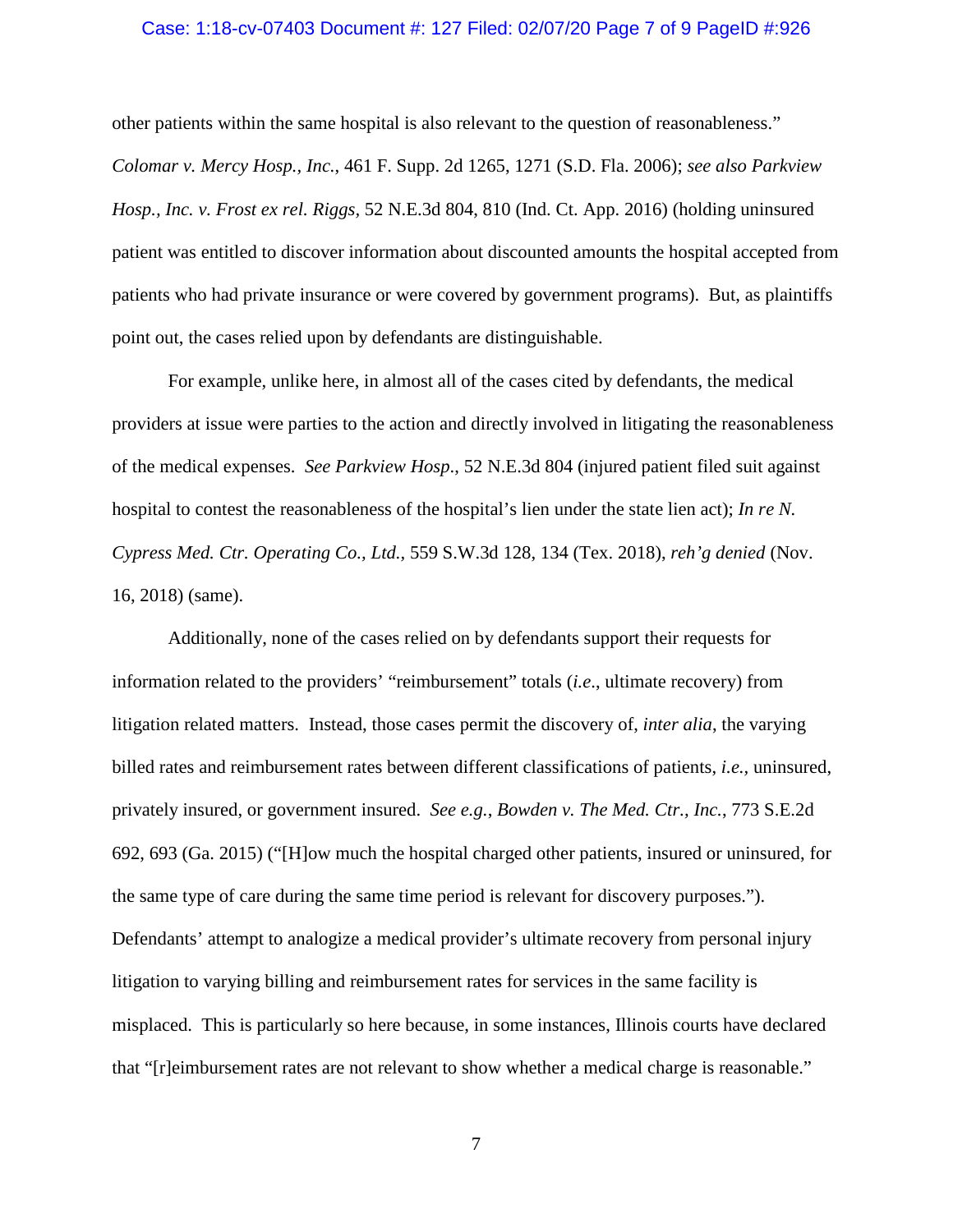*Verci v. High*, --- N.E.3d ---- 2019 IL App (3d) 190106-B, ¶ 32, 2019 WL 7707887, at \*6 (Dec. 18, 2019).

The Court does agree, however, that defendants are entitled to the "fee schedule and any data relied upon" by each provider to determine the amount billed for the services provided to the plaintiffs. (*See* Rider – No. 13.) Further, to the extent that any of the medical providers maintain different fee schedules for patients that are not involved in litigation, those must be produced.<sup>[2](#page-7-0)</sup> This information may prove relevant to rebut the reasonableness of plaintiffs' medical expenses. *Wills*, 892 N.E.2d at 1033.

For these reasons, defendants' motion to quash (Dkt 114) is granted in part and denied in part. The subpoena respondents need only produce documents (that already exist) responsive to No. 13 of Rider A. The respondents must also produce varying fee schedules, if any, for patients that are not involved in personal injury litigation.

## **B. Plaintiffs' Motion to Quash Subpoenas to Medical Providers from the January 2019 Accident (Dkt. 122) is Granted in Part.**

Plaintiff Andre Taylor also filed a motion to quash the subpoenas defendants recently issued to the medical providers that treated him following a January 2019 car accident. At the hearing, plaintiffs' counsel confirmed that Mr. Taylor was not seeking to recover damages for any such treatment in this action, but agreed that, at a minimum, the medical records may be relevant to this action. Defendants then conceded on the record to seek only the medical records from these providers. As such, plaintiff Taylor's motion to quash is granted in part. Pro Clinics, EQMD, Inc., Elite Rehabilitation Institute, Chicago Bone & Joint Institute, Preferred Open MRI, and Provident Hospital of Cook County need only produce Mr. Taylor's medical records arising

<span id="page-7-0"></span><sup>&</sup>lt;sup>2</sup> Notably, the billing administrators for Windy City Anesthesia and Sage Medical Management already testified that they do not maintain different fee schedules for non-litigating patients. (*See* Defs.' Resp. Ex. D at 19:14-18 and Ex. F at 54:17-24.)